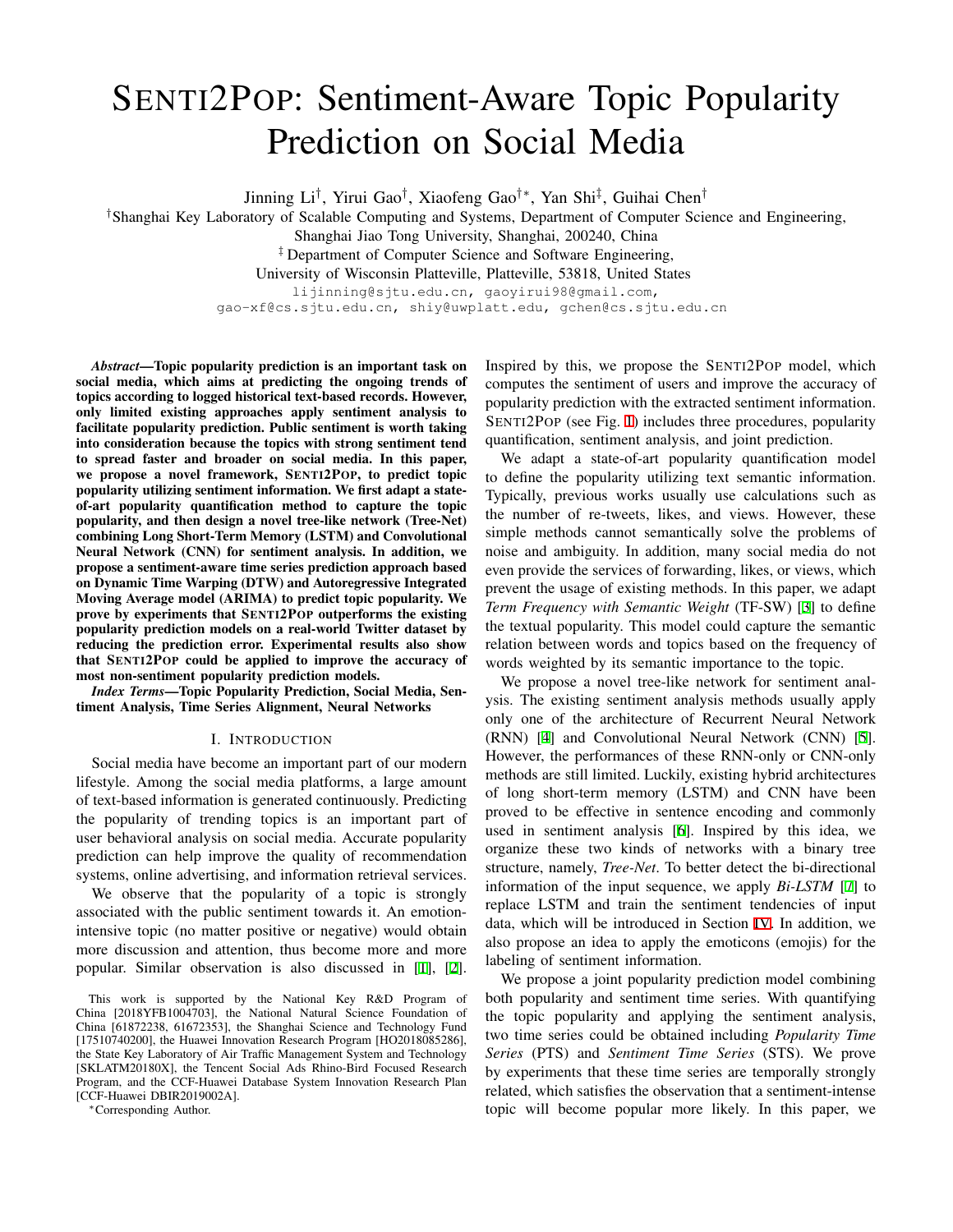

<span id="page-1-0"></span>Fig. 1. Framework of SENTI2POP. The input is text-based data from social media. After the pre-processing procedure, quantification of topic popularity and sentiment analysis are respectively implemented and fed to our topic prediction model. We utilize *TF-WS* in DANCINGLINES as our quantification method. It first uses Zipf's law to obatain contributive words, then calculates the similarities *ξ*(*·*) between these words and thus their TextRank coefficients. *TF-SW* generates a popularity time series *Pt*. For sentiment analysis, the data containing emojis are fed into our *Tree-Net* model and only emojis will be used to calculate the defined sentiment intensity. Then *Tree-Net* can produce a sentiment time series *St* with sentiment intensities. Both *Pt* and *St* will be combined together into *Dual ARIMA*. wDTW-CD extended from DTW is used to calculate the compound distance and the temporal weight of these time series. Two new series, the lead-lag series  $l_t$  and the vertical distance series  $v_t$  are produced in this process. Finally, ARIMA maps the total four time series together to predict future popularity. It is worth mentioning that we can not only use this framework for social media topic popularity prediction but also apply it to many other application domains such as burst topic detection or stack prediction.

propose the *Dual Autoregressive Integrated Moving Average* (Dual ARIMA) for the joint popularity prediction considering the relationship between PTS and STS. Dual ARIMA includes two modules, the *Weighted Dynamic Time Warping with Compound Distance* (wDTW-CD) for temporal alignment of time series and a new design of ARIMA which could jointly predict the popularity with the aligned time series.

We evaluate the performance of SENTI2POP by two comparative experiments. First, we evaluate the performance of sentiment analysis on two public datasets including SST [[8\]](#page-5-7) and the CMRD [\[9](#page-5-8)]. The experimental result shows that the proposed *Tree-Net* outperforms existing state-of-art sentiment analysis models such as conv-RNN [[10](#page-5-9)] and RNTN [\[8](#page-5-7)]. We also verify the effectiveness of our popularity prediction model in the second experiment. The experimental result shows that by taking sentiment into account, the proposed Dual ARIMA outperforms the existing popularity prediction baselines with the minimum prediction error. In addition, we test the improvement of the traditional non-sentiment models after applying the sentiment module proposed in this paper. With the sentiment features extracted by *Tree-Net* and aligned by wDTW-CD, the prediction errors reduce 27.5% on average than the original model which does not take the sentiment information into account. We prove by experiments that SENTI2POP is less sensitive to the temporal gap between the visible historical period and predicting interval, which means it performs well on the early prediction settings.

## II. PROBLEM FORMULATION & PRELIMINARY

SENTI2POP is a predicting framework aiming at predicting future topic popularity by adopting sentiment information based on historical records of text-based data from social media. It receives historical text data of a topic as its input from a given specific social media such as Twitter. In this paper, we define the topic as a series of keywords. We classify one tweet to a topic while it contains the most related keywords of the topic. Practically, we apply the search engine of social media to collect the tweets with manually selected keywords. Data preprocessing mechanism is needed after extracting the original contents from social media. Unrelated contents such as URLs, stopwords, and punctuations are filtered out. We adopt word segmentation to separate words from the sentences. In addition, a kind of Unicode emoticon, *emoji*, is also preserved for sentiment analysis.

Several mathematical expressions for the problem are predefined as below and visualized in Figure [2.](#page-2-1) (Time sequence) We devide time to a interval sequence  $T = \langle t^1, t^2, ..., t^n \rangle$  with a constant  $\Delta t$ . (**Representation of words**) We denote  $w_t^j$  to represent the *j*-th word at time  $t$ . We use  $W_t$  to denote the collection of words occuring at *t*. (Representation of records) We defined a record  $r_t^i$  as a subset of  $W_t$  at time  $t$ , namely  $r_t^i = \langle w_t^m, w_t^{m+1}, \dots w_t^n \rangle$ . The recording set is defined as  $R_t = \langle r_t^1, r_t^2, \dots \rangle$ . (**Contributive words**) There are tons of unrelated  $(r_t^1, r_t^2, \ldots)$ . (**Contributive words**) There are tons of unrelated noisy words in all tweets relative to a certain topic, we apply Zipf's law as a cut-off threshold mechanism to filter those noisy words and keep the defined contributive word  $c_t^k$ , and its collection  $C_t = \langle c_t^1, c_t^2, ...\rangle$ .

# III. POPULARITY QUANTIFICATION

There are various kinds of quantification metrics for topic popularity, most of which only analyze popularity in the level of tweets. However, semantic noise and ambiguity problems will limit the performance of tweet-level metrics. In this section, we are going to introduce a semantic-aware popularity quantification model at the word level, which is more generalized and accurate. We quantify the popularity of a topic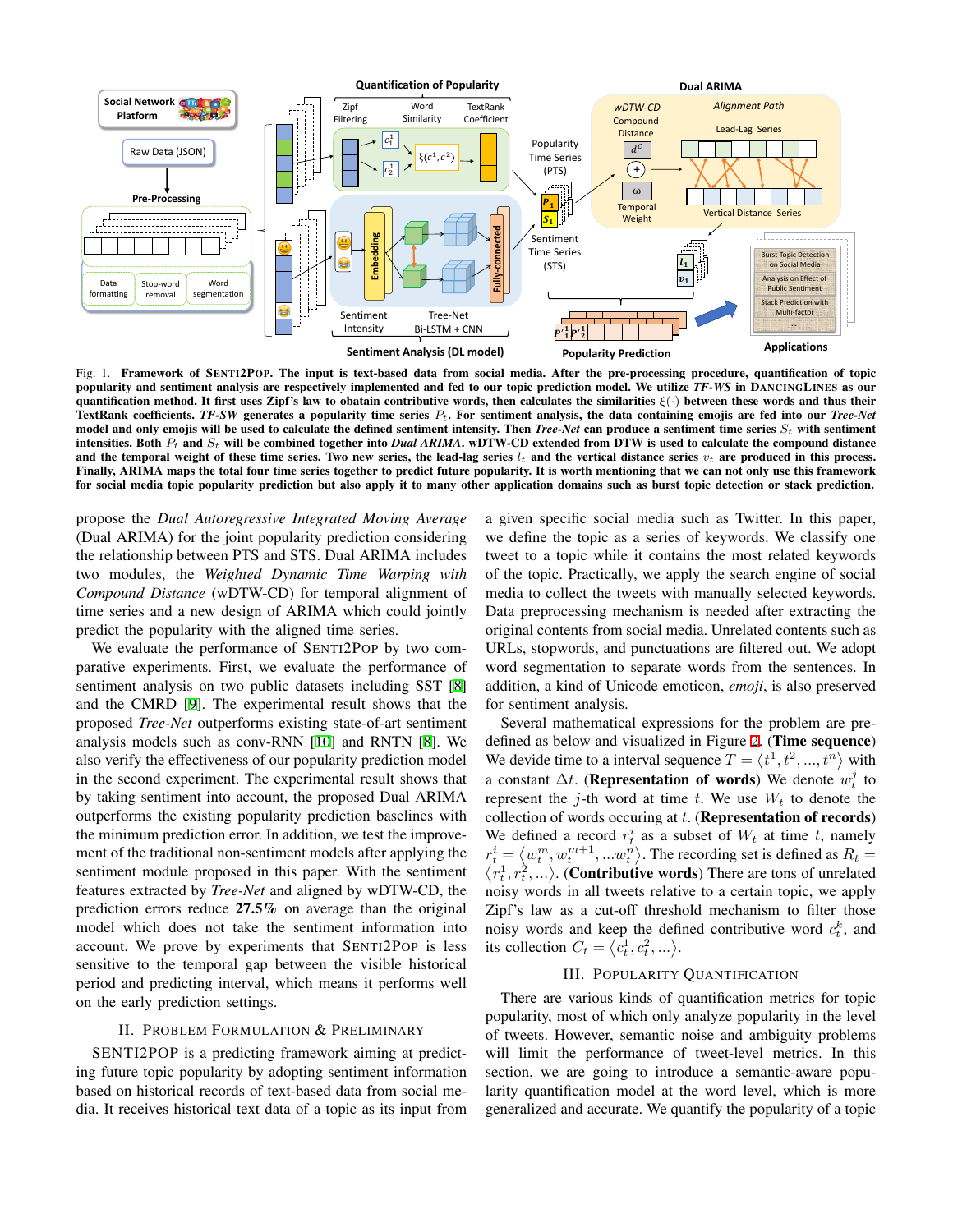

<span id="page-2-1"></span>Fig. 2. Data structure of the concepts. Arrows above represent the historical time period direction when the data are recorded. *t<sup>k</sup>* is the discretized time period. The squares in colors represent different concepts, with the darkest ones the contributive words.

by combining the frequency and the semantic relationship between the words and the topic together. Similar to the TF-SW metric [[3\]](#page-5-2), we define the popularity of a topic as:

<span id="page-2-2"></span>
$$
P_t = \sum_{i=0}^{|C_t|-1} [f(c_t^i) \cdot TR(c^i)], \tag{1}
$$

where  $P_t$  is the popularity at the time period *t*.  $c_t^i$  is the contributive word in the set of contributive word  $C_t$  introduced above.  $f(c_t^i)$  denotes the frequency of  $c_t^i$  and  $TR(c^i)$  denotes the Text Rank coefficient of  $c^i$ , a time-independent variable representing the relation between the contributive word  $c<sup>i</sup>$  and the pre-selected topic. To formalize the  $TR(\cdot)$  term in the Eqn. [1](#page-2-2), the similarity between word pair  $\xi(w_t^i, w_t^j)$  at time period *t* serves as the basis of our calculation, as is illustrated in DANCINGLINES. We then constructs a weighted undirected graph to represent word similarities by referring to the original PageRank algorithm. In the graph each vertex represents a distinct word and the edge refers to their similarity  $\xi(w_t^i, w_t^j)$ . With PageRank algorithm, we calculate the importance of each word  $TR(w_t^i)$ . The formula for TextRank is defined as:

$$
TR(w_t^i) = \theta \cdot \sum_{j \to i} TR(w_t^j) \frac{\xi(w_t^i, w_t^j)}{\sum_{k \to j} \xi(w_t^k, w_t^j)} + (1 - \theta) \frac{1}{|W|}, (2)
$$

where  $\theta$  represents the probability to continue randomly surfing the edges in the graph. In our work it's set as 0*.*85 [[11](#page-5-10)].

#### IV. TREE-NET FOR SENTIMENT ANALYSIS

<span id="page-2-0"></span>We introduced how to semantically analyzes the word frequency and textual information of tweets and quantify the Popularity Time Series (PTS). With PTS, many previous time series prediction models could already be applied to predict future popularity. However, the performance of these prediction methods is still limited, because there are many social factors leading to a sharp change of topic popularity. The sudden change of public sentiment has the most significant effect on the change in popularity trends. Luckily, before these topics break out, public sentiment intensity will usually indicate a rapid change. This is an important clue that can be leveraged to predict the popularity more precisely.

SENTI2POP combines the information of public sentiment using a hybrid neural network to optimize the prediction of topic popularity. On most social networks, some records may contain the emoticon emojis. The occurrence of different emojis can be used to evaluate the sentiment intensity of a document, and it is exactly one of the most important and accurate sources related to the sentiment intensity. We defined the sentiment intensity of record  $r_t^i$  as  $\varepsilon(r_t^i) = \omega_e \cdot \phi_{r_t^i}/|\phi_{r_t^i}|$ .  $\omega_e$  is the manually labeled sentiment vector for the emojis.  $\phi_{r_t^i}$  denotes the indicator vector of the record  $r_t^i$ .  $\phi_{r_t^i}^k = 1$  if the *k*-th emoji exists in  $r_t^i$ , and  $\phi_{r_t^i}^k = 0$  otherwise.

To predict the sentiment intensity of any record  $r_t^i$ , we propose a tree-like deep neural network, *Tree-Net* in Fig. [3](#page-2-3) to learn the mappings accurately. *Tree-Net* is based on a hybrid architecture of Bi-LSTM and CNN. We combine these two networks according to the framework of a binary tree. After training *Tree-Net* with large quantities of tweets, this end-toend network is capable of figuring out the potential semantic information and mapping it to the corresponding sentiment intensity.



<span id="page-2-3"></span>Fig. 3. The architecture of the *Tree-Net*. *Tree-Net* includes several Bi-LSTM layers, convolutional layers, pooling layers, skip connections and an embedding layer. The input records are sets of words, which are then mapped to a vector space with an embedding layer. A two-depth architecture containing Bi-LSTM layers is followed by convolutional layers. There is a branch at each Bi-LSTM layer, representing the backward and forward information. The convolutional layers after each branching are applied to further encode the information. Skip connections are also applied in every Bi-LSTM layer to avoid the gradient vanishing.

CNN are widely used to many NLP tasks [[12\]](#page-5-11), [\[13](#page-5-12)]. The strength of CNN is to process and find the semantic information of local n-grams. However, the CNN architecture is not capable of depicting the overall feature of a series of words. On the contrary, Recurrent architectures such as LSTM are proved to be excellent when processing the sentences with long-range dependency [[7\]](#page-5-6), [\[14](#page-5-13)], meaning that they are able to learn to forget the useless information of historical words and remember the important ones. Especially, we focus on Bi-LSTM that captures the bidirectional information. A few recent studies use them together to construct sentiment models, but they tend to function in two different parts without being integrated [\[15](#page-5-14)].

In our task, since the text data is short, so the analysis of local *n*-grams becomes quite important. At the same time, the sentences in a record are strongly related in logic. The long term dependency of the sentences, both in the backward and forward direction, should be well addressed. In *Tree-Net*, we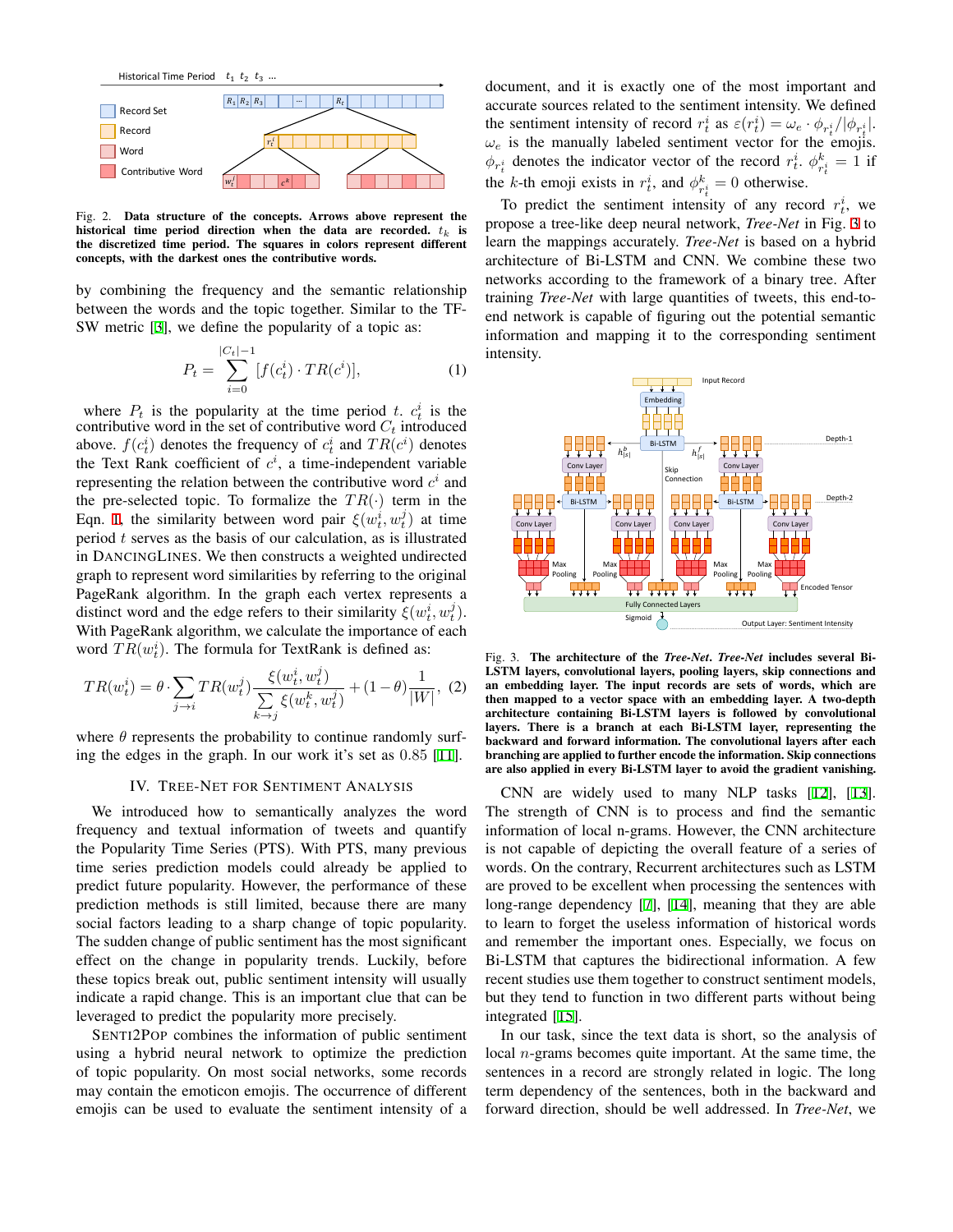



<span id="page-3-1"></span>Fig. 4. Part of the alignment results with wDTW-CD of the topic *Gun Control*. The red line refers to the STS while the blue line being the PTS. We can find that the overall trend of the aligning lines inclines to the STS, which means the emotion change leads to the trend of popularity in this case.

<span id="page-3-0"></span>Fig. 5. The heat map of wDTW-CD. The blue line represents the alignment path *Z*.

combine both CNN and Bi-LSTM into a single model with the aim of centralizing the two respective advantages. Besides, to train a deep and complex neural network, skip-connection is a useful trick to improve the performance of neural networks and help them combine both of the original and deep-encoded information. With *Tree-Net*, we could evaluate the sentiment intensity of all the record  $\varepsilon(r_t^i)$  at time *t*. Then we could induce the sentiment intensity  $S_t$  of the topic at time period  $t$ ,  $S_t$  =  $\frac{1}{|R_t|} \sum_i^{|R_t|} \varepsilon(r_t^i)$ .

# V. DUAL ARIMA FOR POPULARITY PREDICTION

ARIMA is one of the most classical methods used to predict future time series [\[16](#page-5-15)] as a simple and quick model. However, the performance of the original ARIMA is limited when the distribution of the time series is non-stationary. In order to make use of ARIMA's advantage and meanwhile solve this problem, we adapt the wDTW-CD algorithm to implement a temporal matching between PTS and STS. wDTW-CD produces an extended temporal lead-lag series *l ′* and a vertical distance series *v ′* from the original two series. Then, instead of using the information of the original time series, *Dual ARIMA* estimates the popularity in the future according to these two series, which possess the stationarity. At the same time, *Dual ARIMA* automatically combines the result of a single ARIMA to achieve greater robustness.

wDTW-CD Algorithm *Dynamic Time Warpping* (DTW) algorithm could find an optimal global alignment between two time series and exploiting temporal distortions between them. However, since only the local minimum cost is considered but not the global optimum, classic DTW with Euclidean distance may suffer from *far-matching* and *singularity* problems when aligning PTS and STS. The far-matching problem illustrates that the alignment of PTS and STSs data points might be temporally too far away, while the singularity problem indicates that a single point is likely to be aligned to too many points of another time series. A more robust and reasonable adaptation should be added into the original DTW algorithm.

To solve the far-matching and singularity problems of classic DTW, we introduce the *compound distance* and *temporal weight* concepts based on DTW algorithm and propose the adaptive DTW algorithm, wDTW-CD. The compound distance is defined as  $d_{i,j}^C = \sqrt{d_{i,j}^E \cdot d_{i,j}^D}$ ,  $d_{i,j}^E$  is the Euclidean distance.  $d_{i,j}^D = |D(P_i) - D(S_j)|$  is the derivative distance, where  $D(P_i)$  and  $D(S_i)$  are the estimated derivatives at the points  $P_i$  and  $S_j$  of PTS and STS respectively. Temporal weight is defined as  $\omega_{i,j} = \frac{1}{1 + e^{-\eta(|i-j| - m)}}$ , where  $\eta$  decides the overall penalty level, which can be adjusted for different patterns of PTS and STS. Factor *m* is called *prior estimated time difference*, it functions in tracing and controlling the current temporal distance. If the temporal distance between  $P_i$  and  $S_j$  is larger than *m*, the alignment will obtain a relatively high penalty. The final objective of dynamic time warpping process is then given by a summation of both the compound distance and the temporal weight for the two time series  $d_{i,j} = d_{i,j}^C + \omega_{i,j}$ . After applying the wDTW-CD algorithm, the alignment path *Z* can be generated, which is visualized with heat map shown in Fig. [5](#page-3-0). *Z* contains pairs of time, for example, (*tm, tn*) means  $t_m$  in the first series and  $t_n$  in the second series are aligned. The aligned PTS and STS are visualized in Fig. [4](#page-3-1), providing an intuition on one certain topic's popularity and sentiment.

Prediction with Dual ARIMA Applying Deniel test, we found that PTS and STS are always not or only weakly stationary. It is not suitable to use the original ARIMA to predict the time series directly. After utilizing the novel wDTW-CD, we propose the *Dual ARIMA* model which takes an indirect approach. It uses the temporal lead-lag series *l* and vertical distance series *v* induced by the wDTW-CD as the target series. These two series are proved to be stationary with the Deniel test. Therefore, we make use of the extended *l ′* and *v ′* to estimate and predict the popularity.

We define the *temporal lead-lag series l* using the wDTW-CD path *Z* as  $l_t = z_t^1 - z_t^0$ . Similarly, the *vertical distance series v* is defined as  $v_t = P(z_t^1) - P(z_t^0)$ , With both the two target series defined, we then apply ARIMA to predict and extend *l* and *v*.

The ARIMA forecasting equation for a stationary time series is a regression-type equation in which the predictors consist of the lags of the dependent variable and lags of the forecast errors. For a non-seasonal ARIMA(*p, d, q*) model, the projected value is computed by  $(x_t - \mu) - \phi_1(x_{t-1} - \mu)$  –  $\cdots - \phi(x_{t-p} - \mu) = \epsilon_t - \theta_1 \epsilon_{t-1} - \cdots - \theta_q \epsilon_{t-q}$ , where p represents the number of AR (Auto-Regressive) terms and *q* denotes the number of MA (Moving Average) terms. Here we use the *Akaike information criterion* (AIC) law to measure the value of *p* and *q*. To predict the series of *P*, *l* and *v*, we first use the single ARIMA to predict the values  $P'$ ,  $l'$  and  $v'$ .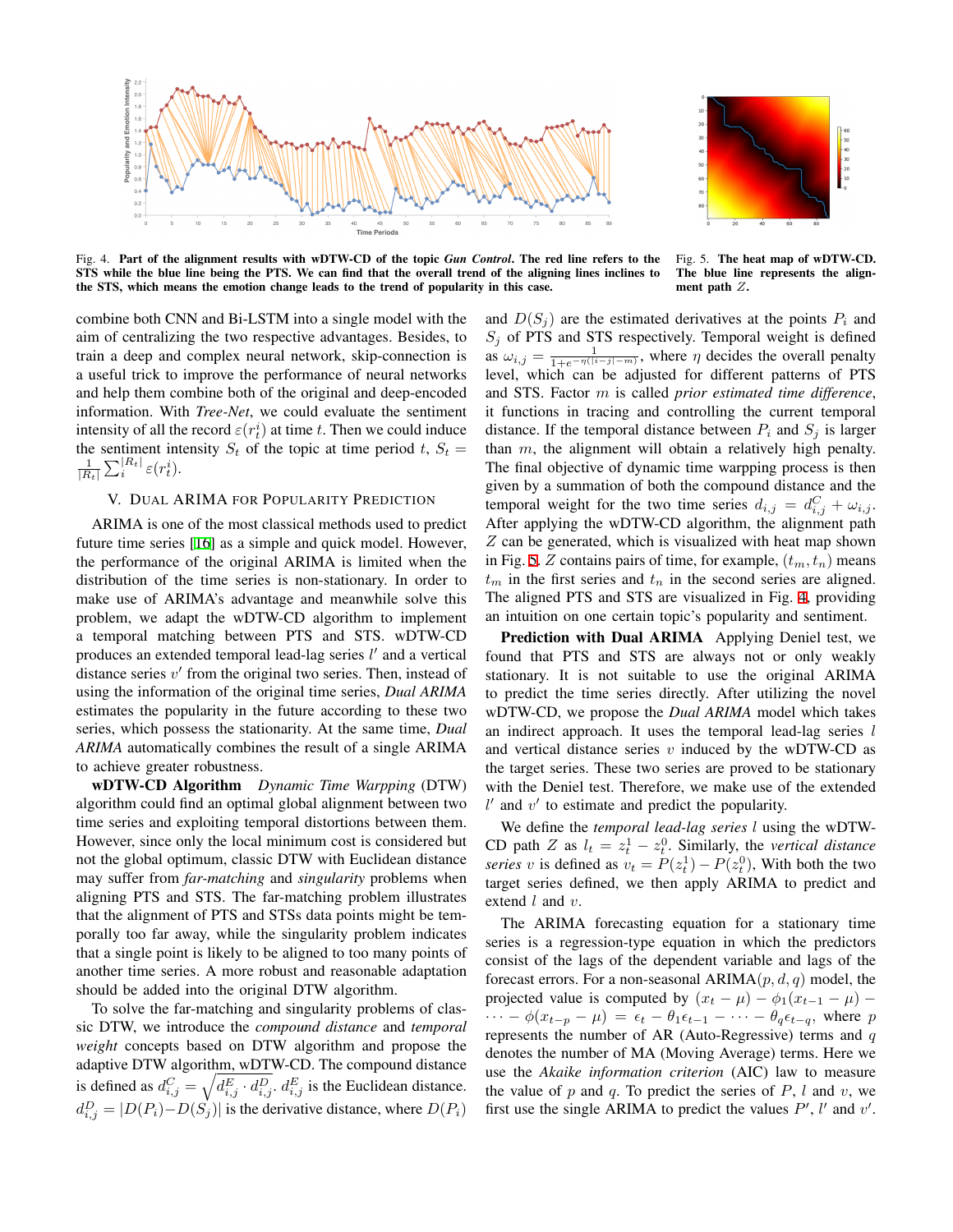

<span id="page-4-0"></span>Fig. 6. The prediction method of *Dual ARIMA*. The extended vertical distance series and temporal lead-lag series applied to predict the green points, by linking the dotted line.

Then, we apply them on the *Dual ARIMA* model and further calculate the results:

$$
\min \; AIC = n \ln \hat{\sigma}_{\epsilon}^2 + 2(p+q+2), \tag{3}
$$

$$
P(t) = \alpha [S(t + l'(t)) - v'(t)] + (1 - \alpha)P'(t), \qquad (4)
$$

where  $P(t)$  is the topic popularity and  $S(t)$  is the sentiment intensity defined as above. To make the terms more meaningful, we define  $\alpha = 1 - \frac{2}{\pi} \beta$  and  $\beta = \max(-\arctan \frac{v'(t)}{l'(t)})$  $\frac{v_-(t)}{l'(t)}, 0).$ In this way,  $P(t)$  is calculated using the results by the single ARIMA together with the two stationary series we defined above. Visualization of this prediction is shown in Fig. [6.](#page-4-0)

#### VI. EXPERIMENTS

# *A. Performance of Sentiment Analysis*

*Tree-Net* is proposed in Section [IV](#page-2-0) to analyze sentiment information of short texts. To evaluate the performance of *Tree-Net*, we operate comparative experiments on two sentiment classification datasets, including SST [\[8](#page-5-7)] and the CMRD [\[9](#page-5-8)]. SST contains a totally 239*,* 232 sentences and phrases. In CMRD dataset, 5*,* 000 subjective and 5*,* 000 objective processed sentences are included.

*1) Comparative Methods:* We select five representative baselines to compare with our *Tree-Net* model, including *convolutional neural network* (CNN) [\[17](#page-5-16)], *Fully-Connected Layers* (FC) [\[18](#page-5-17)], recursive neural networks *Matrix-vector Recurrent Neural Network* (MV-RNN) [\[19](#page-5-18)], *Recursive Neural Tensor Network* (RNTN) [\[8](#page-5-7)], and *convolutional-RNN* [[10\]](#page-5-9).

<span id="page-4-1"></span>*2) Results and Discussion:* We use the above baselines to detect the sentiment intensity as what *Tree-Net* does. We report the prediction accuracy in Table [I](#page-4-1).

TABLE I RESULT OF SENTIMENT INTENSITY DETECTION

| Model         | $SST/$ % | CMRD $/$ % |
|---------------|----------|------------|
| <b>CNN</b>    | 86.73    | 92.16      |
| FC.           | 86.24    | 90.79      |
| <b>MV-RNN</b> | 82.9     |            |
| <b>RNTN</b>   | 85.4     |            |
| conv-RNN      | 87.71    | 94.13      |
| Tree-Net      | 88.13    | 94.77      |

From Table [I](#page-4-1), we can find that the compound architecture works in the best manner. Our *Tree-Net* achieves the best performance in both of the two datasets. In the Stanford Sentiment Treebank dataset, *Tree-Net* gets the largest accuracy of 88.13%, while in the Cornell Movie Review Dataset, it is still the most outstanding model with an accuracy of 94.77%. Notice that the other compound model conv-RNN stands out among all the baselines. Besides, we can see that the deep neural networks like CNN and fully-connected neural network perform better than the structural recursive neural networks on these two datasets.

# *B. Performance of Topic Popularity Prediction*

*1) Datasets:* We evaluate the prediction performance on a real-world Twitter dataset collected with Twitter API tools. We first manually assign several keywords for a specific topic. Then, we use the keyword filtering method provided by the API to collect the related tweets of a specific topic. In total, we collected  $1.6 \times 10^9$  tweets for 3 months (*from 12/23/2017 to 3/18/2018*) on 8 topics, including *Gun Control, Trump, Immigration, AI, HIV, IOS11, Wildlife*, and *Air Quality*. Among these  $1.6 \times 10^9$  tweets, only about  $1.88 \times 10^7$  tweets contain the emoji emoticons. The tweets in the last week (from 3/12/2018 to 3/18/2018) are used as the test set containing about 72 million tweets while the left tweets are used for training. We train the Tree-Net with all the tweets containing emojis and inference the sentiment intensity for all tweets.

*2) Comparative Methods:* We focus on four popular time series prediction models on stage including the *Gated Recurrent Unit* (GRU) [[20\]](#page-5-19), *convolutional neural network* [\[21](#page-5-20)], *Multi-layer Perceptron* (MLP) and the traditional ARIMA.

*3) Results and Discussion:* In this experiment, we set the historical time period visible to the prediction model as 3 days (72 intervals). The objective of prediction models is to predict the popularity at the next following interval. We train 20 epochs for all the trainable deep learning methods. RMSE is used as our evaluation metric for popularity prediction. The resulting RMSE errors between ground truth and predicted popularity are shown in Table [II.](#page-5-21)

Table [II](#page-5-21) shows the prediction RMSE of different models with and without sentiment information on 8 topics. In Table [II](#page-5-21), the improvement rate in percentage before and after applying sentiment information is also reported. In the case of popularity without sentiment, the effects of prediction given by the GRU, CNN, MLP, and ARIMA models are similar. However, after combining sentiment information extracted by *Tree-Net*, we observe a consistent improvement of performances in all models, indicating by considering sentiment factors, the performance of the model is getting better.

Our sentiment *Dual ARIMA* model achieves the best performance compared to other models in 6 out of 8 topics, involving 4 pairs of models with and without sentiment. At the same time, for the improvement rate in percentage, it has the biggest improvement in 5 out of 8 topics.

## *C. Performance of Early Prediction*

We have introduced the experimental result predicting the popularity of the next following time interval with a visible historical time period of 3 days. One interesting question is how the performance of prediction models varies when there is a temporal gap between the historical time period and the